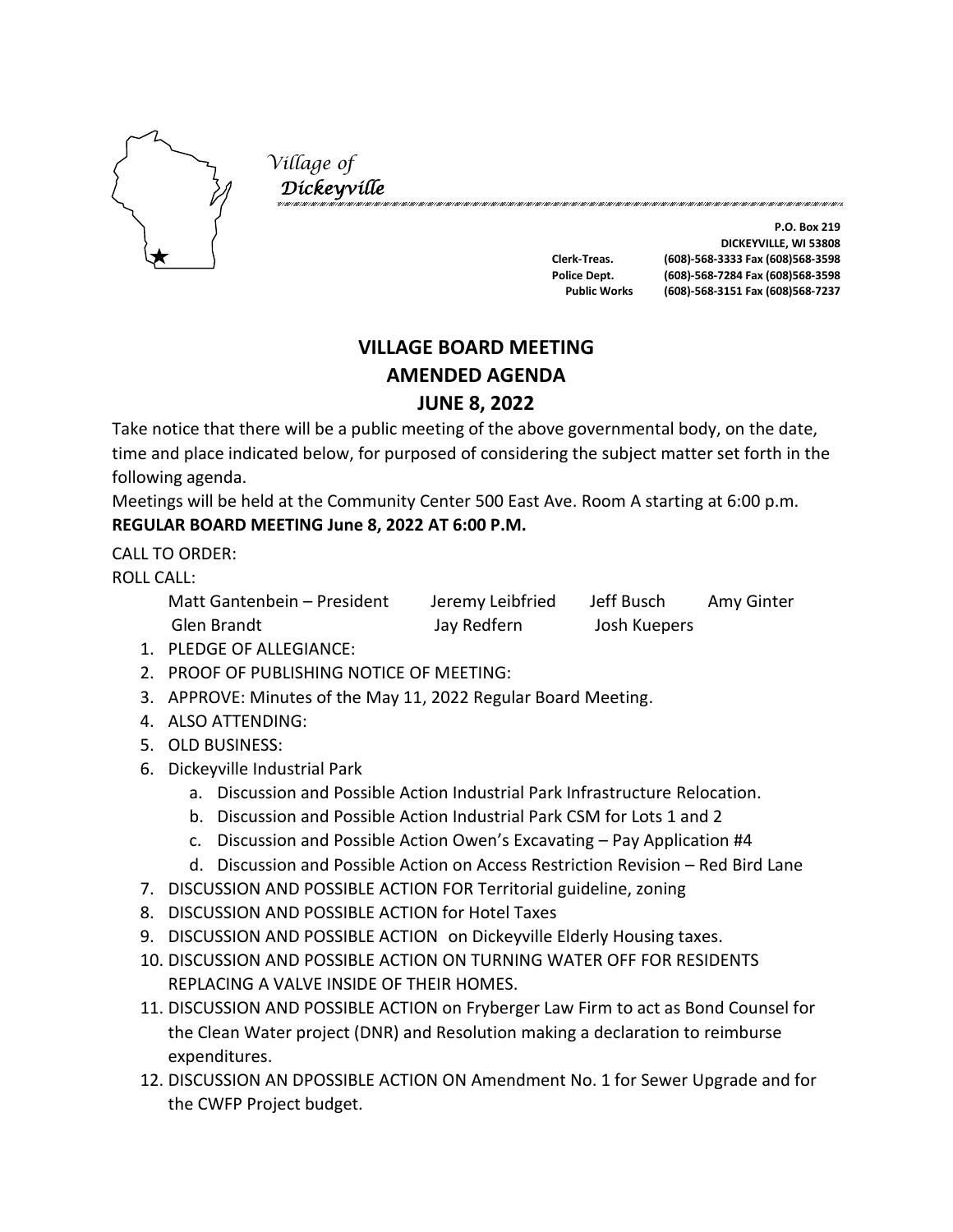- 13. POLICE REPORT:
- 14. PUBLIC WORKS REPORT:
- 15. CLERK'S REPORT:
	- a. Poll Workers and Janitorial Help during COVID
	- b. Kevin Morin garbage bill
	- c. RENEWAL for Sales of Fermented Malt Beverages/and or intoxicating liquors:

## **"Class A" Combination Beer & Liquor**

- 1. Kieler's Store 115 South Main Street, Dickeyville (Christine Marie Wagner, Agent) for premises at 115 South Main Street.
- 2. GI Group Inc. (Trade name Dickeyville Gas LLC) 124 S. Main St. Dickeyville WI (Marie E. Melssen, agent) for premises at 124 S. Main Street.

# **"Class B" Combination Beer & Liquor**

- 1. Kuepers III LLC 227 Main Street, Dickeyville (Christine A. Kuepers, Agent) for premises at 227 Main Street
- 2. Sunset Lanes & Hall 410 S. Main Street, Dickeyville (Jonathan Schroeder, Agent) for premises at 410 S Main Street
- 3. R S & T Ventures, LLC (Trade name Schultz's Supper Club) 108 S. Main Street, Dickeyville (Robert William Schultz, Agent) for premises at 108 S. Main Street
- 4. Midwest Community Development LLC (Trade name Millie's Diner formerly Katina's) (Jeremy Droeszler Agent) for premises at 205 W Main Street.

### **Class "A" Beer**

1. Donnie's Tire & Auto, LLC 314 S. Main Street, Dickeyville (Donald George Barth, Agent) for premises at 314 S. Main Street

## **"Class B" Beer**

- 1. Rock Cut Development, LLC 350 South Main St. (Charles A. Wamsley, Agent) for premises at 350 South Main St.
- 2. Dickeyville Athletic Club, 450 N. Church, Dickeyville (Kevin Donald Barth, Agent) for remises at 450 N. Church, Dickeyville

### **Temporary Class "B"**

Dickeyville-Paris Vol. Fire Department, 300 Splinter Ave for Fire Benefit on July 16 – July 17, 2002 at 300 Splinter Ave. Dickeyville WI

- 3. Dickeyville Holy Ghost Parish, 315 West Main Street, Labor Day Picnic on September 4 September 5,2022 at 315 West Main and 305 West Main Dickeyville, WI
- 4. The following applied for a License to Serve Fermented Malt Beverages and Intoxicating Liquor: Therese Leab – Karen M. Deiter – Kimberly Neis – Patricia Muller – Stephanie R. Nihles – Hannah R. Digman – Stone Von Dayne Laack-Veeder – Nancy E. Ames – Casey Kieler – Shawn Timmerman – Philip Breitbach – Ted Timmerman – Jamie Langmeier - Andrew Hilby – Eric Kaiser – Travis Allen Kaiser – Justin Droessler – Elizabeth Marie Kaiser – Don Schroeder - Ashley Kuepers – Benjamin Marti – Madison Goltz – Courtney Knockel – Hannah Bakey – Dayna Fiedler – Betty Jo Coker – Braydon Barth – Kyle Barth – Kelly Barth – Trey Barth – Kevin Barth – Angela Barth – Douglas Austin Simons – Kirk Barth
- 16. LIBRARY REPORT: